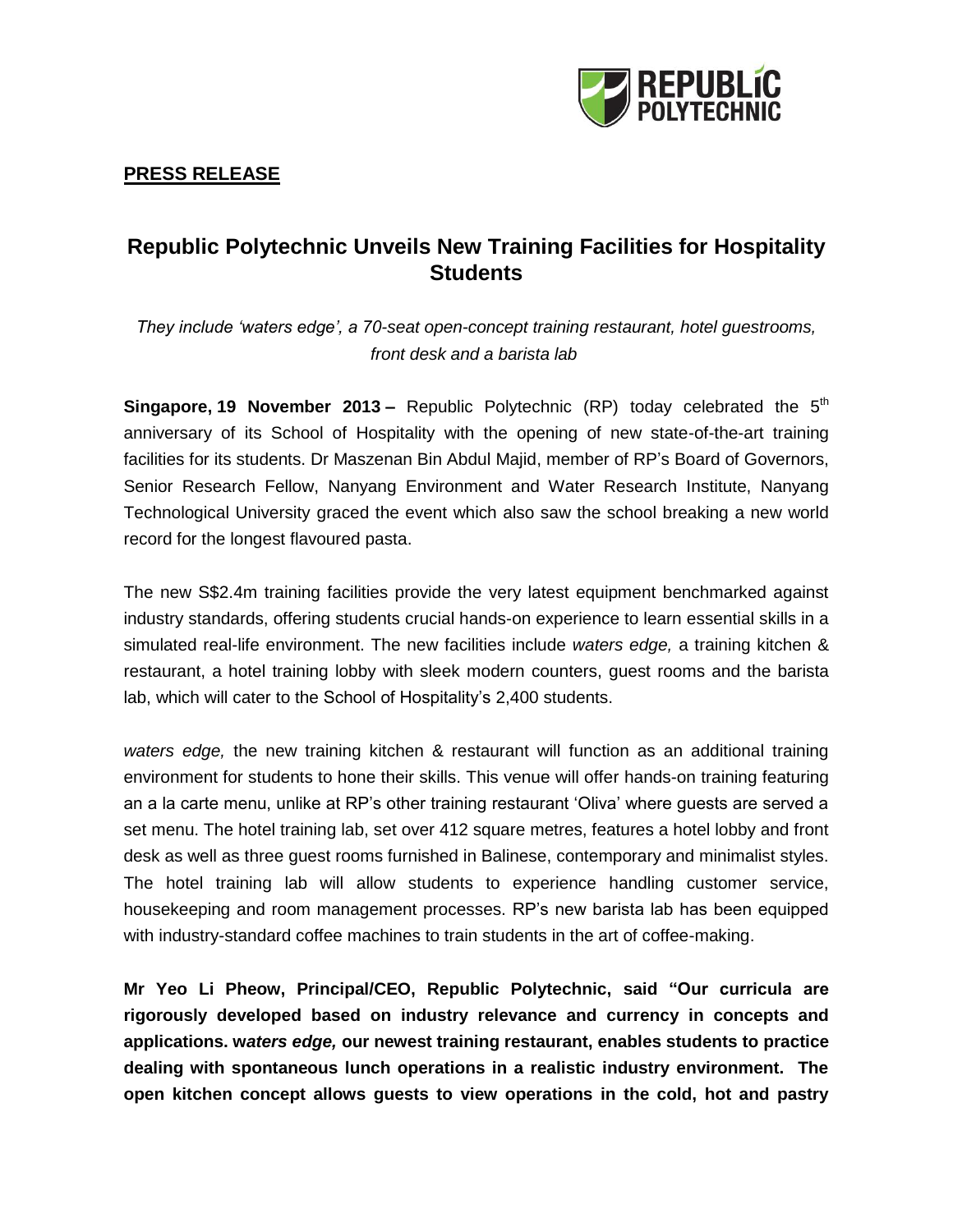

# **kitchens and chocolate room, while students can see guests enjoying the fruits of their labour from the kitchen."**

Following a tour of the new facilities, Guest-of-Honour Dr Maszenan Bin Abdul Majid lent a hand to RP's record-breaking attempt to create the longest flavoured pasta, by laying the last metre to complete the effort. Students and staff spared no efforts for the record-making attempt. Under the guidance of School of Hospitality Chefs Shunsuke Kusubashi, Ignatius Leong and Alan Tan, the team had six practice runs to create the pasta, to ensure the length would measure a minimum of 500 metres. In addition, to showcase an element of Asian inculturation, green tea flavour was selected for the pasta.

The record-breaking feat will be registered with the Singapore Book of Records and the World Record Academy. The initiative will also lend itself to a good cause, with the pasta prepared being delivered to 250 beneficiaries from welfare organisations like CareGiving Welfare Association, Care Corner Student Care Centre (Woodlands), Care Corner Student Care Centre (Admiralty) and Geylang East Home for the Aged.

The charity event was sponsored by Fairmont Singapore and Swissotel The Stamford Singapore, and supported by the National Metrology Centre (NMC) of the Agency for Science, Technology and Research (A\*STAR), which certified the length of the flavoured pasta. The National Metrology Centre is the custodian of the national measurement standards in Singapore.

-Ends-